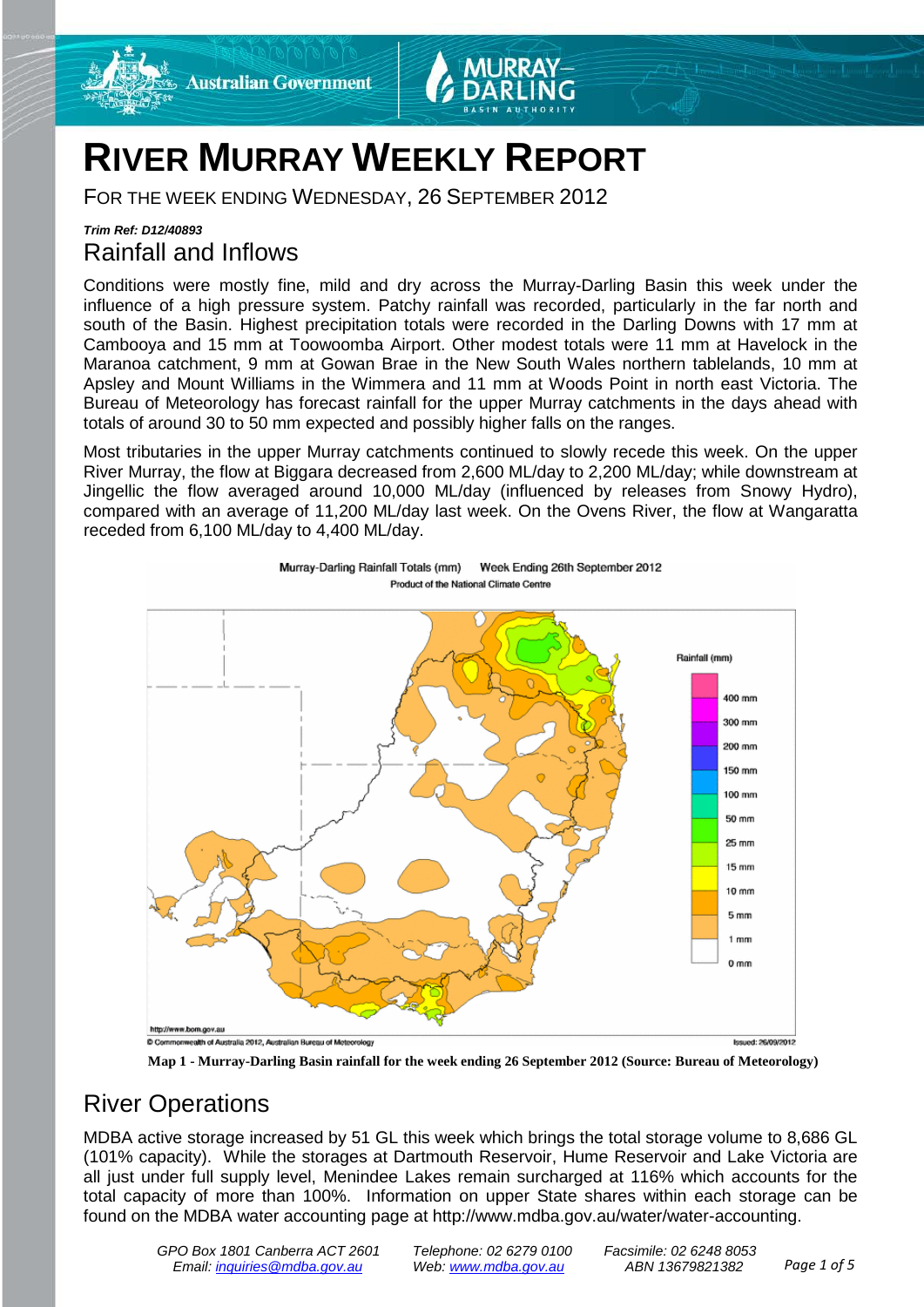Dartmouth Reservoir is currently storing 3,724 GL (97% capacity), which is a gain of 26 GL during the week. Note that as the water level nears the full supply level, inflows will be passed though the high level outlet works. Significant flows over the spillway are only likely if inflows exceed the flow capacity of the high level outlet. At Colemans, the flow has remained at the normal minimum of 200 ML/day during the week.

At Hume Reservoir, the release has been increased in the last few days, ahead of rain forecast for later in the week. The release is expected to be targeting a flow of 27,000 ML/day at Doctors Point by Friday  $28<sup>th</sup>$  September. This release is higher than inflows, and is creating some additional air-space to assist in managing potential high inflows from forecast rainfall. The storage volume was 2,964 GL (98.6% capacity) on Wednesday  $26<sup>th</sup>$  but expected to be about 2,944 GL (98% capacity) by the time the rain starts on Friday. If there is significant rainfall in the next few days, readers downstream of Hume Reservoir are encouraged to consult the Bureau of Meteorology's warnings information at [http://www.bom.gov.au/nsw/warnings/.](http://www.bom.gov.au/nsw/warnings/)

Yarrawonga Weir is currently releasing about 16,000 ML/day, which is slightly lower than last week. However, the release is expected to rise again soon as higher flows from Hume Reservoir arrive, boosted by expected higher flows from the Ovens and Kiewa Rivers. The weir pool level has remained about 124.7–124.8 m AHD during the week.

On the Edward River system, the flow at Stevens Weir has been receding over the last couple of weeks and is now about 4,500 ML/day. The flow is expected to continue receding until at least the weekend. Further downstream, the flow in the Wakool River at Stoney Crossing is also receding and is currently 13,600 ML/day.

On the Goulburn River, the flow at McCoys Bridge is currently 4,350 ML/day. Downstream on the River Murray, the Torrumbarry Weir pool remains slightly lower than the full supply level at 85.85 m AHD. The flow past the weir is now 18,300 ML/day and this flow is expected to continue receding for the next week, before higher flows from upstream arrive.

At Balranald, the slow recession of flow in the Murrumbidgee River has continued this week, with the current flow being 10,800 ML/day. At Euston on the River Murray, the flow is close to its peak at 48,850 ML/day, with flows expected to recede after the weekend.

The Menindee Lakes gained 4 GL in storage volume during the week, bringing their combined volume to 2,010 GL (116% capacity). The flow at Weir 32 has continued to decline slowly and is currently 850 ML/day. Further downstream on the lower Darling River, the flow at Burtundy has receded to 3,000 ML/day.

At Wentworth Weir, the flow is currently 52,800 ML/day and the flow is expected to remain at about this level until after the weekend, when a recession should commence.

Lake Victoria is close to full with a stored volume of 662 GL (98% capacity). High levels are likely to be maintained in Lake Victoria for at least the next 1–2 weeks as the flow into South Australia is managed to help protect construction works at Chowilla. The flow into South Australia is currently 49,300 ML/day and it is not expected to increase significantly above this rate in the near future.

At the Lower Lakes, the 5-day average level at Lake Alexandrina is 0.63 m AHD and rising slowly.

#### **For media inquiries contact the Media Officer on 02 6279 0141**

DAVID DREVERMAN Executive Director, River Management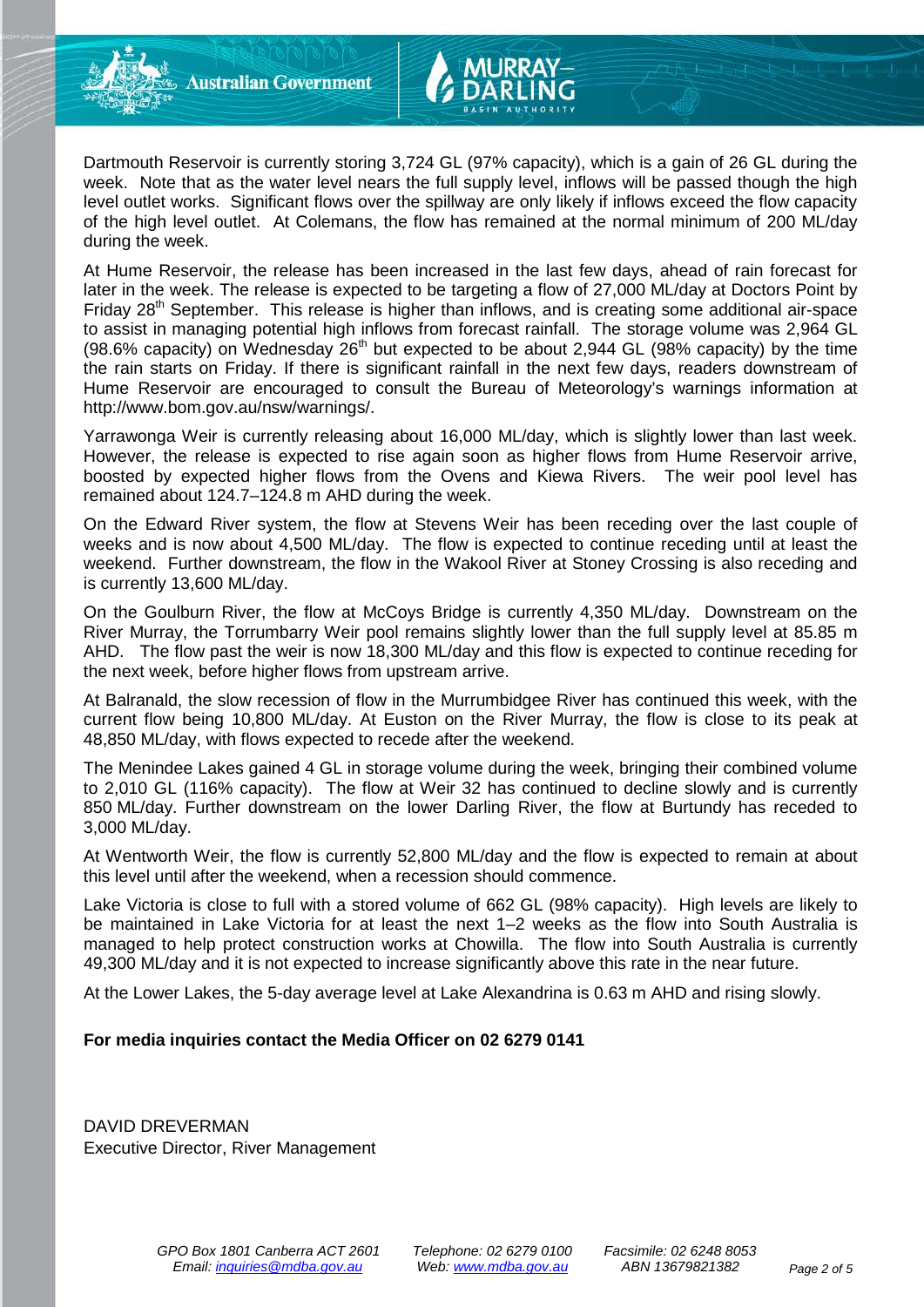



#### Water in Storage Week ending Wednesday 26 Sep 2012

| <b>MDBA Storages</b>                          | Full<br>Supply<br>Level | Full Supply<br>Volume | Current<br>Storage<br>Level | Current<br>Storage |      | Dead<br>Storage | Active<br>Storage | Change in<br>Total<br>Storage<br>for the<br>Week |
|-----------------------------------------------|-------------------------|-----------------------|-----------------------------|--------------------|------|-----------------|-------------------|--------------------------------------------------|
|                                               | $(m$ AHD)               | (GL)                  | (m AHD)                     | (GL)               | %    | (GL)            | (GL)              | (GL)                                             |
| Dartmouth Reservoir                           | 486.00                  | 3856                  | 483.96                      | 3724               | 97%  | 71              | 3653              | $+26$                                            |
| Hume Reservoir                                | 192.00                  | 3 0 0 5               | 191.79                      | 2 9 64             | 99%  | 23              | 2941              | $+7$                                             |
| Lake Victoria                                 | 27.00                   | 677                   | 26.88                       | 662                | 98%  | 100             | 562               | $+15$                                            |
| Menindee Lakes                                |                         | 1 731*                |                             | 2010               | 116% | (480#)          | 1 530             | $+4$                                             |
| <b>Total</b>                                  |                         | 9 2 6 9               |                             | 9 3 6 0            | 101% | $ -$            | 8686              | $+51$                                            |
| $101\%$ ^<br><b>Total Active MDBA Storage</b> |                         |                       |                             |                    |      |                 |                   |                                                  |

#### **Major State Storages**

| <b>Burrinjuck Reservoir</b> | 026     | 026   | 100% |     | 023 | ະບ          |
|-----------------------------|---------|-------|------|-----|-----|-------------|
| <b>Blowering Reservoir</b>  | 631     | 554   | 95%  | 24  | 530 | $-15$<br>ιv |
| Eildon Reservoir            | 3 3 3 4 | 3 280 | 98%  | 100 | 180 | .27<br>12.  |

\* Menindee surcharge capacity – 2050 GL \*\* All Data is rounded to nearest GL \*\*

# NSW takes control of Menindee Lakes when storage falls below 480 GL, and control reverts to MDBA when storage next reaches 640 GL A % of total active MDBA storage

**Snowy Mountains Scheme Snowy diversions for week ending 25 Sep 2012** 

| <b>Storage</b>         | <b>Active Storage</b><br>(GL) | Weekly Change<br>(GL) | Diversion (GL)       | This Week | From 1 May<br>2012 |
|------------------------|-------------------------------|-----------------------|----------------------|-----------|--------------------|
| Lake Eucumbene - Total | 2 2 7 5                       | $+39$                 | Snowy-Murray         | ÷٢        | 462                |
| Snowy-Murray Component | 741                           | $-10$                 | Tooma-Tumut          | $+11$     | 139                |
| <b>Target Storage</b>  | 1 240                         |                       | <b>Net Diversion</b> | -9        | 323                |
|                        |                               |                       | Murray 1 Release     | +21       | 606                |

#### **Major Diversions from Murray and Lower Darling (GL) \***

| <b>New South Wales</b>    | This Week | From 1 July<br>2012 | Victoria                        | This Week | From 1<br><b>July 2012</b> |
|---------------------------|-----------|---------------------|---------------------------------|-----------|----------------------------|
| Murray Irrig. Ltd (Net)   | 11.4      | 193                 | Yarrawonga Main Channel (net)   | $-0.5$    |                            |
| Wakool Sys Allowance      | 0.0       |                     | Torrumbarry System + Nyah (net) | 6.8       | 99                         |
| Western Murray Irrigation | 0.3       |                     | Sunraysia Pumped Districts      | 1.4       | 9                          |
| Licensed Pumps            | 4.6       | 35                  | Licensed pumps - GMW (Nyah+u/s) | 0.3       |                            |
| Lower Darling             | 3.7       | 81                  | Licensed pumps - LMW            | 5         | 29                         |
| <b>TOTAL</b>              | 20.0      | 311                 | TOTAL                           | 13        | 139                        |

\* Figures derived from estimates and monthly data. Please note that not all data may have been available at the time of creating this report.

\*\* All data above is rounded to nearest 100 ML for weekly data and nearest GL for cumulative data\*\*

| Flow to South Australia (GL)                           | Entitlement this month | $135.0*$ |                 |  |  |
|--------------------------------------------------------|------------------------|----------|-----------------|--|--|
| * Flow to SA will be greater than entitlement for this | Flow this week         | 335.2    | (47 900 ML/day) |  |  |
| month due to Unregulated Flows and Additional          | Flow so far this month | 1,186.3  |                 |  |  |
| Dilution Flow.                                         | Flow last month        | 1.249.6  |                 |  |  |
| $P = 1!!41P P V$                                       |                        |          |                 |  |  |

#### **Salinity (EC)** (microSiemens/cm at 25°C)

|                         | Current | Average over the last week | Average since 1 August 2012 |
|-------------------------|---------|----------------------------|-----------------------------|
| Swan Hill               | 120     | 120                        | 120                         |
| Euston                  | 120     | 120                        | 110                         |
| <b>Red Cliffs</b>       | 120     | 120                        | 110                         |
| Merbein                 | 180     | 150                        | 130                         |
| Burtundy (Darling)      | 390     | 380                        | 420                         |
| Lock 9                  | 130     | 130                        | 130                         |
| Lake Victoria           | 230     | 230                        | 250                         |
| Berri                   | 210     | 220                        | 200                         |
| Waikerie                | 240     | 240                        | 220                         |
| Morgan                  | 230     | 230                        | 210                         |
| Mannum                  | 210     | 210                        | 200                         |
| Murray Bridge           | 240     | 230                        | 240                         |
| Milang (Lake Alex.)     | ٠       | 470                        | 430                         |
| Poltalloch (Lake Alex.) | 210     | 200                        | 290                         |
| Meningie (Lake Alb.)    | 3 2 9 0 | 3 2 4 0                    | 3 3 9 0                     |
| Goolwa Barrages         | 920     | 1 2 1 0                    | 3 2 5 0                     |

*GPO Box 1801 Canberra ACT 2601 Telephone: 02 6279 0100 Facsimile: 02 6248 8053 Email: [inquiries@mdba.gov.au](mailto:inquiries@mdba.gov.au) Web: [www.mdba.gov.au](http://www.mdba.gov.au/) ABN 13679821382 Page 3 of 5*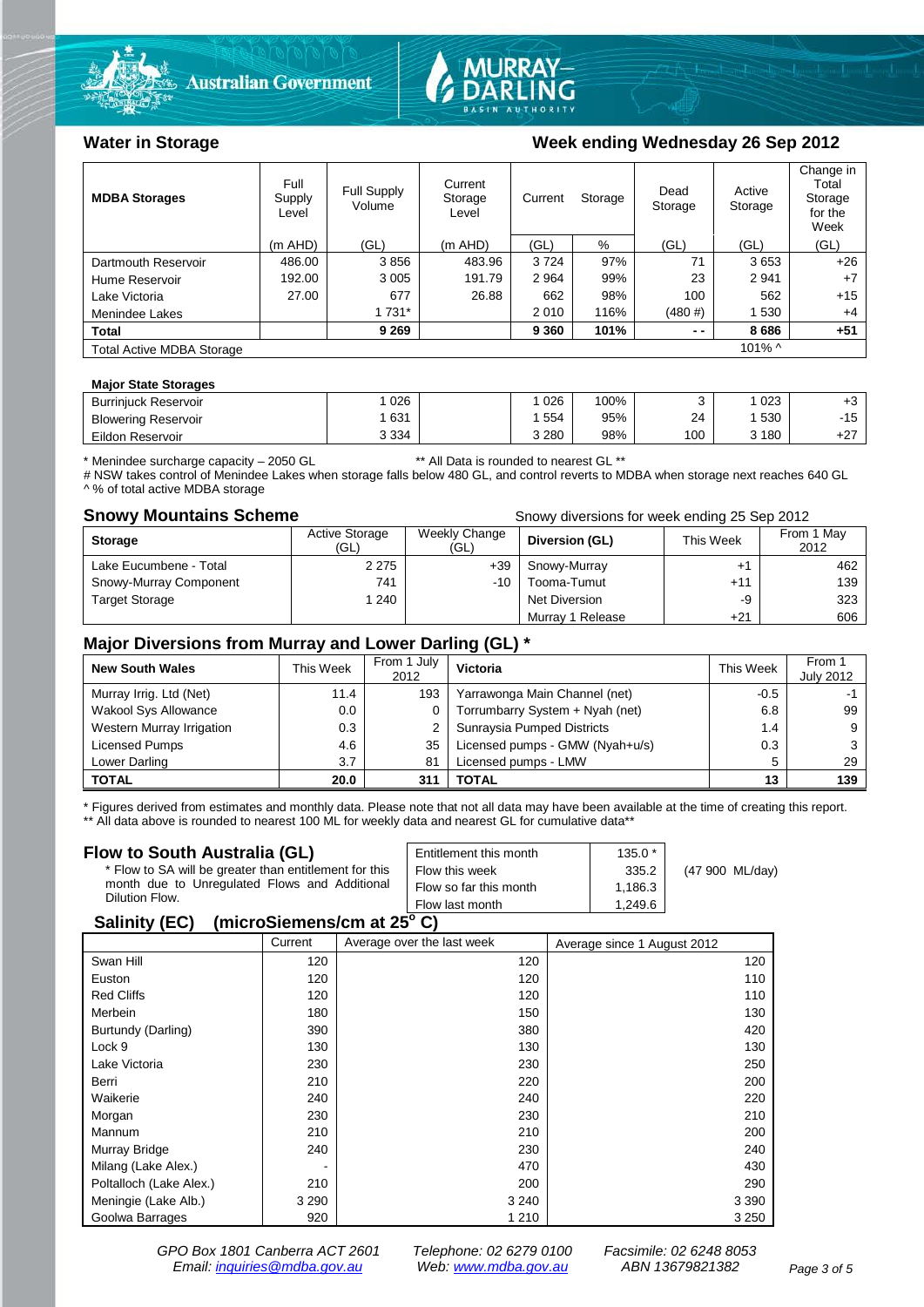

# MURRAY-<br>DARLING

#### River Levels and Flows **Week ending Wednesday 26 Sep 2012**

|                                  | Minor Flood<br>Stage | Gauge    | Height  | Flow     | Trend | Average Flow<br>this Week | Average<br>Flow last<br>Week |
|----------------------------------|----------------------|----------|---------|----------|-------|---------------------------|------------------------------|
| <b>River Murray</b>              | (m)                  | local(m) | (m AHD) | (ML/day) |       | (ML/day)                  | (ML/day)                     |
| Khancoban                        |                      |          |         | 6 0 7 0  | F     | 4 5 3 0                   | 4 1 6 0                      |
| Jingellic                        | 4.0                  | 2.40     | 208.92  | 11 000   | R     | 9840                      | 11 250                       |
| Tallandoon (Mitta Mitta River)   | 4.2                  | 1.77     | 218.66  | 1 300    | F     | 1 400                     | 1690                         |
| Heywoods                         | 5.5                  | 3.39     | 157.02  | 18 550   | R     | 11 340                    | 11 510                       |
| <b>Doctors Point</b>             | 5.5                  | 3.62     | 152.09  | 22 480   | R.    | 14 170                    | 14 4 30                      |
| Albury                           | 4.3                  | 2.64     | 150.08  |          |       |                           |                              |
| Corowa                           | 3.8                  | 2.98     | 129.00  | 13 910   | R.    | 13 450                    | 15 470                       |
| Yarrawonga Weir (d/s)            | 6.4                  | 2.41     | 117.45  | 16 060   | F     | 17 920                    | 18 570                       |
| Tocumwal                         | 6.4                  | 3.30     | 107.14  | 17 940   | F     | 18 8 30                   | 19 410                       |
| Torrumbarry Weir (d/s)           | 7.3                  | 5.19     | 83.73   | 18 290   | F     | 21 530                    | 25 450                       |
| Swan Hill                        | 4.5                  | 3.60     | 66.52   | 21 590   | S     | 21 760                    | 21 650                       |
| Wakool Junction                  | 8.8                  | 8.16     | 57.28   | 40 130   | F     | 40 310                    | 38 450                       |
| Euston Weir (d/s)                | 8.8                  | 5.90     | 47.74   | 48 850   | S     | 48 270                    | 46 180                       |
| Mildura Weir (d/s)               |                      |          |         | 48 240   | F     | 48 190                    |                              |
| Wentworth Weir (d/s)             | 7.3                  | 5.83     | 30.59   | 52 800   | S     | 52 830                    | 53 060                       |
| <b>Rufus Junction</b>            |                      | 6.91     | 23.84   | 49 280   | R     | 47890                     | 45 170                       |
| Blanchetown (Lock 1 d/s)         | $\blacksquare$       | 2.78     |         | 41 000   | F     | 40 810                    | 40 940                       |
|                                  |                      |          |         |          |       |                           |                              |
| <b>Tributaries</b>               |                      |          |         |          |       |                           |                              |
| Kiewa at Bandiana                | 2.7                  | 2.45     | 155.68  | 2 9 5 0  | R     | 2810                      | 2880                         |
| Ovens at Wangaratta              | 11.9                 | 9.34     | 147.02  | 4 4 2 0  | F     | 5 2 5 0                   | 7 3 4 0                      |
| Goulburn at McCoys Bridge        | 9.0                  | 3.36     | 94.78   | 4 3 5 0  | R     | 4 9 3 0                   | 8610                         |
| Edward at Stevens Weir (d/s)     |                      | 3.25     | 83.02   | 4 4 6 0  | S     | 5 1 1 0                   | 7 2 8 0                      |
| <b>Edward at Liewah</b>          |                      | 4.51     | 59.89   | 5 6 3 0  | F     | 6 0 9 0                   | 5 9 0 0                      |
| <b>Wakool at Stoney Crossing</b> |                      | 5.13     | 58.62   | 13 580   | F     | 13 990                    | 13 080                       |
| Murrumbidgee at Balranald        | 5.0                  | 5.73     | 61.69   | 10830    | F     | 11 560                    | 12 210                       |
| Barwon at Mungindi               |                      | 3.17     |         | 20       | R     | 0                         | 70                           |
| Darling at Bourke                | $\blacksquare$       | 4.37     |         | 2 0 4 0  | R     | 2 1 8 0                   | 3 1 8 0                      |
| Darling at Burtundy Rocks        |                      | 2.00     |         | 3 0 0 0  | F     | 3590                      | 4 9 6 0                      |

Natural Inflow to Hume 17 380 19 280 19 280 19 280 19 280 19 280 19 280 19 280 19 280 19 280 19 280 19 280 19 280 19 280 19 280 19 280 19 280 19 280 19 280 19 280 19 280 19 280 19 280 19 280 19 280 19 280 19 280 19 280 19

(i.e. Pre Dartmouth & Snowy Mountains scheme)

**Weirs and Locks** Pool levels above or below Full Supply Level (FSL)

| <b>Murray</b>      | FSL (m AHD) | u/s      | d/s                      |                       | FSL (m AHD) | u/s     | d/s     |
|--------------------|-------------|----------|--------------------------|-----------------------|-------------|---------|---------|
| Yarrawonga         | 124.90      | $-0.19$  | $\blacksquare$           | No. 7 Rufus River     | 22.10       | $+1.71$ | $+4.63$ |
| No. 26 Torrumbarry | 86.05       | $-0.20$  | $\overline{\phantom{a}}$ | No. 6 Murtho          | 19.25       | $+0.08$ | $+2.65$ |
| No. 15 Euston      | 47.60       | $+0.79$  | $\overline{\phantom{a}}$ | No. 5 Renmark         | 16.30       | $-0.08$ | $+2.36$ |
| No. 11 Mildura     | 34.40       | $-43.40$ | $+2.74$                  | No. 4 Bookpurnong     | 13.20       | $+0.22$ | $+3.63$ |
| No. 10 Wentworth   | 30.80       | $+0.24$  | $+3.19$                  | No. 3 Overland Corner | 9.80        | $+0.14$ | $+2.83$ |
| No. 9 Kulnine      | 27.40       | $+0.45$  | $+2.38$                  | No. 2 Waikerie        | 6.10        | $+0.35$ | $+3.05$ |
| No. 8 Wangumma     | 24.60       | $+0.99$  | $+3.12$                  | No. 1 Blanchetown     | 3.20        | $+0.20$ | $+2.03$ |

#### **Lower Lakes FSL = 0.75 m AHD**

Lake Alexandrina average level for the past 5 days (m AHD) 0.63

| <b>Barrages</b>       | <b>Fishways at Barrages</b> |               |          |           |                      |  |
|-----------------------|-----------------------------|---------------|----------|-----------|----------------------|--|
|                       | Openings                    | Level (m AHD) | No. Open | Rock Ramp | <b>Vertical Slot</b> |  |
| Goolwa                | 128 openings                | 0.74          | 50       |           | Open                 |  |
| Mundoo                | 26 openings                 | 0.71          |          | -         |                      |  |
| <b>Boundary Creek</b> | 6 openings                  |               |          | -         |                      |  |
| Ewe Island            | 111 gates                   |               | 50       |           |                      |  |
| Tauwitchere           | 322 gates                   | 0.82          | 100      | Open      | Open                 |  |

AHD = Level relative to Australian Height Datum, i.e. height above sea level